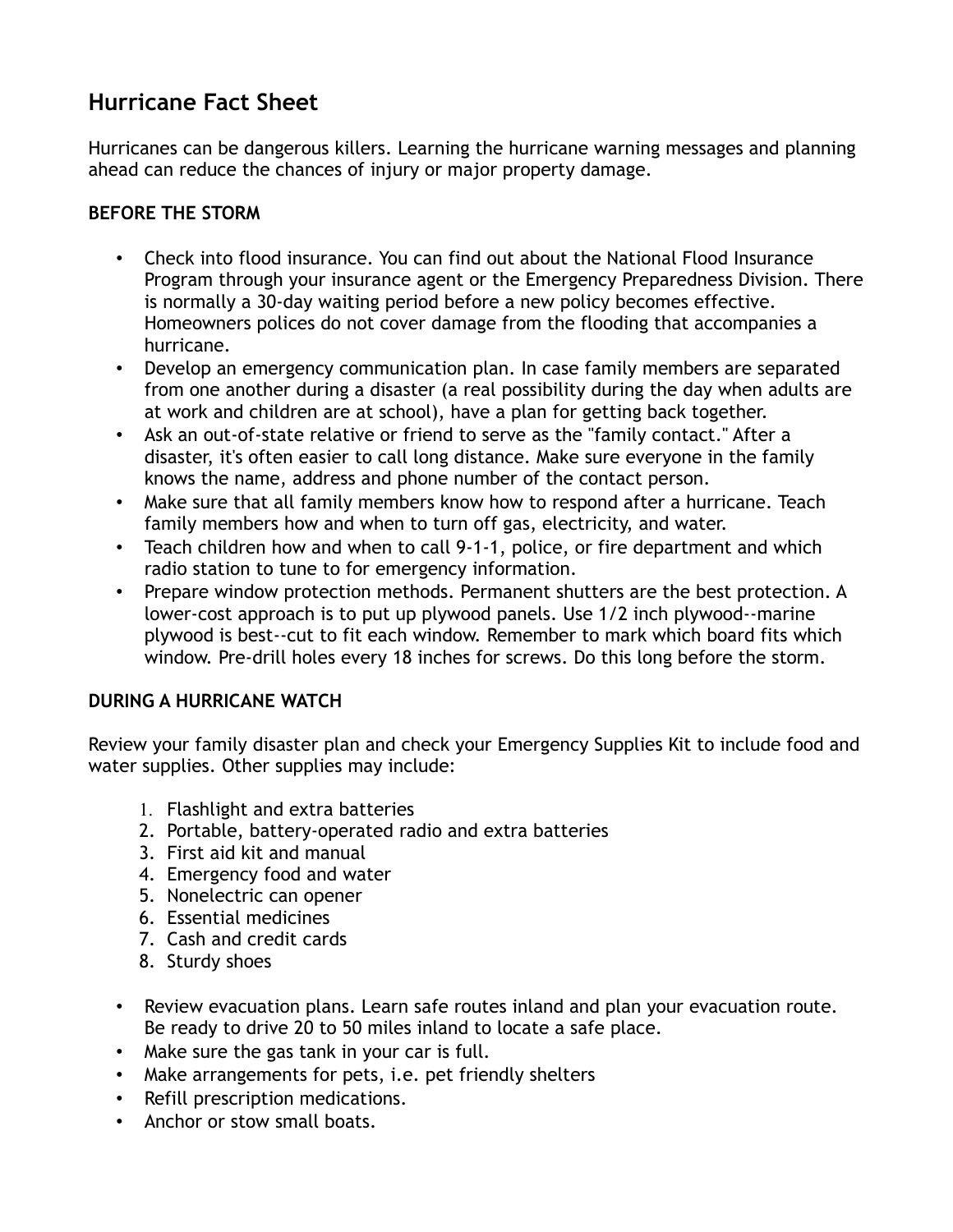- Bring in outdoor objects such as lawn furniture, toys and garden tools; anchor objects that cannot be brought inside
- Remove outside antennas.
- Secure buildings by closing and boarding up windows.
- Turn refrigerator and freezer to coldest settings. Open only when absolutely necessary and close quickly.
- Store drinking water in clean bathtubs, jugs and bottles.
- Trim back dead or weak branches from trees
- Stay tuned to local media and your Weather Alert Radio for updates on the storm

### **DURING A HURRICANE WARNING**

- Store valuables such as jewelry, silverware and scrapbooks in a safe place, i.e. waterproof container on the highest level of your home.
- Park your car in a sheltered area or on high ground.
- Listen constantly to a battery-operated radio or television for official instructions.
- Remain calm and prepare to evacuate if the order is given.
- If at home, stay inside away from windows, skylights and glass doors.
- Keep a supply of flashlights and extra batteries handy. Avoid open flames, such as candles and kerosene lamps, as a source of light.
- If power is lost, turn off major appliances to reduce power "surge" when electricity is restored.
- If officials indicate evacuation is necessary:
	- Leave as soon as possible. Avoid flooded roads and watch for washed-out bridges.
	- Secure your home by unplugging appliances and turning off electricity and the main water valve.
	- Tell someone outside of the storm area where you are going.
	- If time permits, and you live in an identified surge zone, elevate furniture to protect it from flooding or better yet, move it to a higher floor.
	- Bring pre-assembled emergency supplies and warm protective clothing.
	- Take blankets and sleeping bags to shelter.
	- Lock up home and leave.

#### **AFTER THE STORM**

- Stay tuned to local radio for information
- Help injured or trapped persons.
- Give first aid where appropriate.
- Do not move seriously injured persons unless they are in immediate danger of further injury. Call for help.
- Return home only after authorities advise that it is safe to do so.
- Avoid loose or dangling power lines and report them immediately to the power company, police or fire department.
- Enter your home with caution.
- Beware of snakes, insects and animals driven to higher ground by flood water.